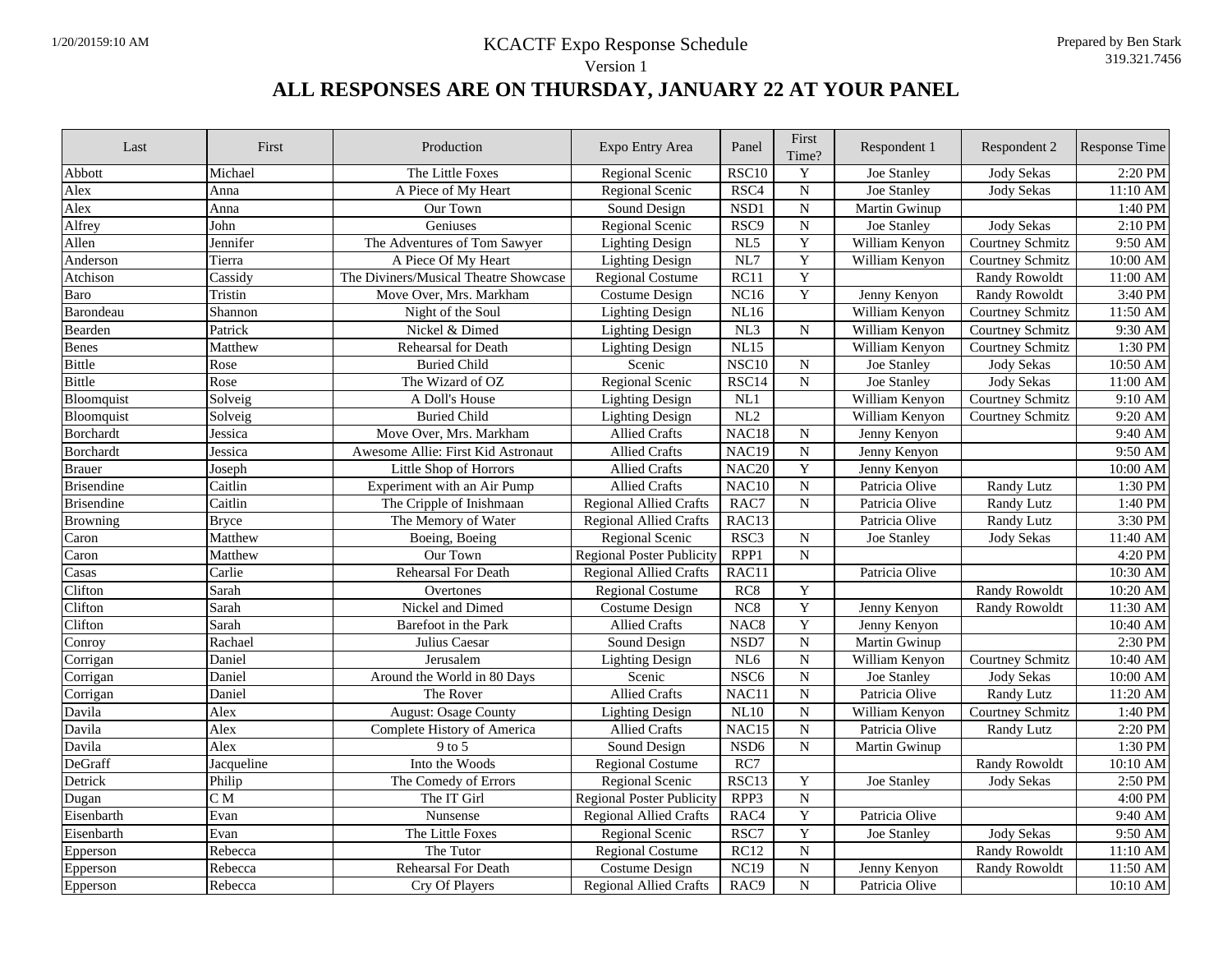| Last                   | First                | Production                             | Expo Entry Area                  | Panel             | First<br>Time?          | Respondent 1       | Respondent 2         | Response Time |
|------------------------|----------------------|----------------------------------------|----------------------------------|-------------------|-------------------------|--------------------|----------------------|---------------|
| Epperson               | Rebecca              | Die Fledermaus                         | <b>Regional Allied Crafts</b>    | RAC <sub>10</sub> | ${\bf N}$               | Patricia Olive     |                      | 10:20 AM      |
| Gallagher              | Kelsey               | Complete History of America            | <b>Lighting Design</b>           | NL8               | $\overline{N}$          | William Kenyon     | Courtney Schmitz     | 1:50 PM       |
| Gallagher              | Kelsey               | $9$ to 5                               | <b>Allied Crafts</b>             | NAC13             | $\overline{N}$          | Patricia Olive     | Randy Lutz           | 2:00 PM       |
| Geels                  | Chris                | Doubt: A Parable                       | Scenic                           | NSC <sub>9</sub>  | ${\bf N}$               | Joe Stanley        | <b>Jody Sekas</b>    | 10:40 AM      |
| George                 | Jordan               | Ocean Sunrise                          | <b>Costume Design</b>            | NC17              | $\overline{\textbf{Y}}$ | Jenny Kenyon       | <b>Randy Rowoldt</b> | 3:50 PM       |
| George, Ramos, Reuther | Jordan, Jose, Robert | Ocean Sunrise                          | <b>Regional Poster Publicity</b> | RPP <sub>5</sub>  | $\overline{Y}$          |                    |                      | 3:40 PM       |
| Grandprey              | Heather              | Our Town                               | Costume Design                   | NC4               | $\overline{\textbf{Y}}$ | Jenny Kenyon       | <b>Randy Rowoldt</b> | 1:30 PM       |
| Grandprey              | Heather              | <b>Boeing Boeing</b>                   | <b>Regional Costume</b>          | RC4               | $\overline{Y}$          | Jenny Kenyon       | <b>Randy Rowoldt</b> | 1:40 PM       |
| Granholm               | Lucas                | Pippin                                 | <b>Lighting Design</b>           | NL14              |                         | William Kenyon     | Courtney Schmitz     | 11:30 AM      |
| Granholm               | Lucas                | Romeo and Juliet                       | <b>Regional Lighting</b>         | RL1               | ${\bf N}$               | William Kenyon     | Courtney Schmitz     | 11:40 AM      |
| $\mathbf{G}\mathbf{u}$ | Nannan               | The Last Cyclist                       | <b>Regional Costume</b>          | RC10              | $\overline{\rm N}$      |                    | <b>Randy Rowoldt</b> | 10:50 AM      |
| Guzzi                  | Katie                | orture Is Wrong And The People Who Lov | <b>Lighting Design</b>           | NL4               | $\overline{N}$          | William Kenyon     | Courtney Schmitz     | 9:40 AM       |
| Haldeman               | Lisa                 | The Power and the Glory                | Regional Scenic                  | RSC <sub>8</sub>  | $\overline{N}$          | <b>Joe Stanley</b> | <b>Jody Sekas</b>    | 11:30 AM      |
| Hancock                | Theresa              | <b>August: Osage County</b>            | Sound Design                     | NSD4              | ${\bf N}$               | Martin Gwinup      |                      | 2:10 PM       |
| Hancock                | Theresa              | Romeo and Juliet                       | Sound Design                     | NSD <sub>5</sub>  | $\overline{\rm N}$      | Martin Gwinup      |                      | 2:20 PM       |
| Hanlon                 | Thomas               | 25th Annual Putnam County Spelling Bee | Scenic                           | NSC <sub>1</sub>  | $\overline{N}$          | Joe Stanley        | <b>Jody Sekas</b>    | 11:20 AM      |
| Hanlon                 | Thomas               | Hedda Gabler                           | <b>Allied Crafts</b>             | NAC1              | $\overline{N}$          | Patricia Olive     | Randy Lutz           | 11:00 AM      |
| Herold                 | Rosemary             | The House of Bernarda Alba             | <b>Allied Crafts</b>             | NAC17             | $\overline{\textbf{Y}}$ | Jenny Kenyon       |                      | 9:30 AM       |
| Hewitt                 | Kelsy                | Little Shop of Horrors                 | Costume Design                   | NC21              | $\overline{N}$          | Jenny Kenyon       | <b>Randy Rowoldt</b> | 4:30 PM       |
| Hining                 | Natalie              | Next to Normal                         | Scenic                           | NSC19             |                         | Joe Stanley        | <b>Jody Sekas</b>    | 10:30 AM      |
| Holm                   | Emily                | Romeo & Juliet                         | <b>Regional Allied Crafts</b>    | RAC <sub>8</sub>  | $\mathbf Y$             | Patricia Olive     |                      | 10:00 AM      |
| Hopkins                | Carolyn              | The Power and the Glory                | Costume Design                   | NC10              | $\overline{Y}$          | Jenny Kenyon       | <b>Randy Rowoldt</b> | 2:20 PM       |
| Horst                  | Erin                 | <b>Theatre Promotional Videos</b>      | <b>Regional Poster Publicity</b> | RPP11             |                         |                    |                      | 4:30 PM       |
| Jacobsen               | Mark                 | Barefoot in the Park                   | Scenic                           | NSC <sub>4</sub>  | ${\bf N}$               | Joe Stanley        | <b>Jody Sekas</b>    | 9:40 AM       |
| Johannes               | Jessi                | A Midsummer Night's Dream              | Regional Scenic                  | RSC11             | $\overline{\rm N}$      | Joe Stanley        | <b>Jody Sekas</b>    | 2:30 PM       |
| Jones                  | Chris                | Disney's Beauty and the Beast          | <b>Allied Crafts</b>             | NAC <sub>4</sub>  | $\overline{N}$          | Patricia Olive     | <b>Randy Lutz</b>    | 3:00 PM       |
| Jones                  | Chris                | Next to Normal                         | <b>Costume Design</b>            | $\overline{NC2}$  | $\overline{N}$          | Jenny Kenyon       | <b>Randy Rowoldt</b> | 3:10 PM       |
| Jones                  | Chris                | "Wry Love"-Fall Dance Concert 2013     | <b>Regional Costume</b>          | RC1               | $\overline{\rm N}$      | Jenny Kenyon       | <b>Randy Rowoldt</b> | 3:20 PM       |
| Kanne                  | Kate                 | Next to Normal                         | Regional Scenic                  | RSC <sub>1</sub>  | $\overline{\rm N}$      | Joe Stanley        | <b>Jody Sekas</b>    | 9:10 AM       |
| Kanne                  | Kate                 | Trust                                  | Scenic                           | NSC <sub>2</sub>  | $\overline{N}$          | Joe Stanley        | <b>Jody Sekas</b>    | $9:20$ AM     |
| Kanne                  | Kate                 | Beauty and the Beast                   | Scenic                           | NSC <sub>3</sub>  | $\overline{N}$          | Joe Stanley        | <b>Jody Sekas</b>    | 9:30 AM       |
| Kantack                | Zachary              | <b>Brighton Beach Memoirs</b>          | Regional Poster Publicity        | RPP9              |                         |                    |                      | 3:00 PM       |
| Keyser                 | Ellen                | Carousel                               | <b>Allied Crafts</b>             | NAC <sub>3</sub>  | Y                       | Jenny Kenyon       |                      | 9:10 AM       |
| Kjellsen               | Stacie               | Festival of Short Plays 2014: EcoDrama | <b>Costume Design</b>            | NC6               | $\overline{\textbf{Y}}$ | Jenny Kenyon       | <b>Randy Rowoldt</b> | 1:50 PM       |
| Korthuis               | Stephanie            | Makeup Design Projects                 | <b>Regional Allied Crafts</b>    | RAC <sub>6</sub>  | $\mathbf Y$             | Jenny Kenyon       |                      | 10:20 AM      |
| Lafrentz               | Joey                 | Death by Design                        | <b>Allied Crafts</b>             | NAC <sub>2</sub>  | ${\bf N}$               | Patricia Olive     | Randy Lutz           | 11:10 AM      |
| Langford               | Chloe                | 12 Angry Jurors                        | <b>Regional Costume</b>          | RC13              |                         |                    | <b>Randy Rowoldt</b> | 11:20 AM      |
| Leach                  | Taylor               | <b>Expressionist Makeup</b>            | <b>Regional Allied Crafts</b>    | RAC <sub>5</sub>  | $\overline{Y}$          | Jenny Kenyon       |                      | 10:10 AM      |
| Lott                   | Matthew              | By the Bog of Cats                     | Regional Scenic                  | RSC <sub>2</sub>  | ${\bf N}$               | Joe Stanley        | <b>Jody Sekas</b>    | 2:00 PM       |
| Lott                   | Matthew              | 25th Annual Putnam County Spelling Bee | <b>Costume Design</b>            | NC5               | ${\bf N}$               | Jenny Kenyon       | <b>Randy Rowoldt</b> | 2:10 PM       |
| Lynch                  | <b>Brian</b>         | The Women of Lockerbie                 | <b>Lighting Design</b>           | NL12              |                         | William Kenyon     | Courtney Schmitz     | 11:00 AM      |
| Martin                 | Kathleen             | Legally Blonde: The Musical            | Costume Design                   | NC3               | $\overline{N}$          | Jenny Kenyon       | <b>Randy Rowoldt</b> | 4:10 PM       |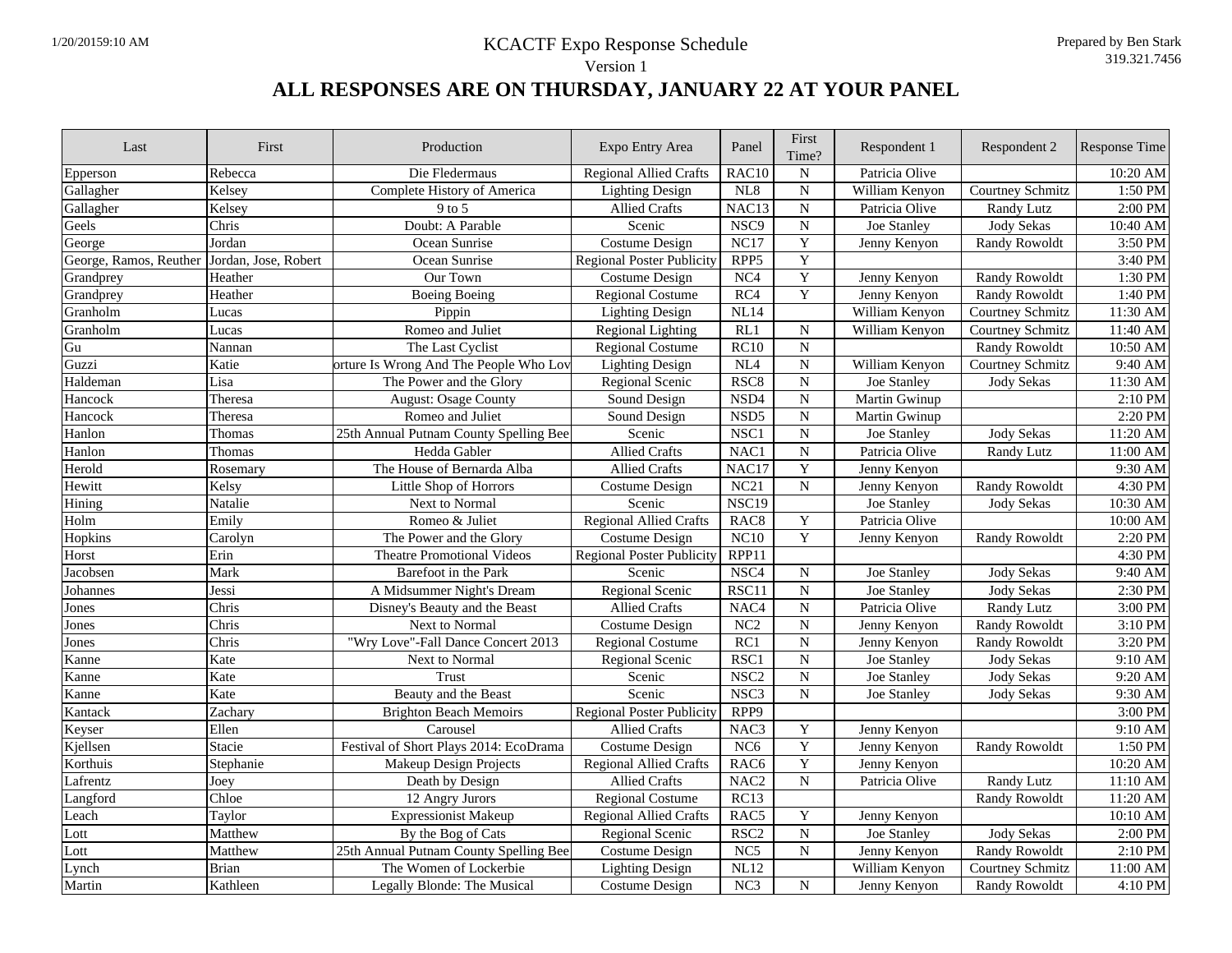| Last      | First         | Production                             | Expo Entry Area                  | Panel             | First<br>Time?          | Respondent 1   | Respondent 2            | <b>Response Time</b> |
|-----------|---------------|----------------------------------------|----------------------------------|-------------------|-------------------------|----------------|-------------------------|----------------------|
| Mason     | Melissa       | cob Marley's Christmas Carol By Tom Mu | <b>Lighting Design</b>           | NL13              |                         | William Kenyon | Courtney Schmitz        | 11:10 AM             |
| McCarty   | Jessica       | Doubt: A Parable                       | <b>Regional Allied Crafts</b>    | RAC12             | $\mathbf Y$             | Jenny Kenyon   |                         | 9:20 AM              |
| McDonough | Matthew       | Sound Design for A Midnight Dreary     | Regional Sound                   | RSD1              | $\mathbf Y$             | Martin Gwinup  |                         | $2:40$ PM            |
| Micheel   | Tyler         | The Servant of Two Masters             | <b>Regional Lighting</b>         | RL2               | $\overline{Y}$          | William Kenyon | Courtney Schmitz        | 2:00 PM              |
| Monroe    | Steven        | Death of a Salesman                    | Regional Scenic                  | RSC12             | $\overline{Y}$          | Joe Stanley    | <b>Jody Sekas</b>       | 2:40 PM              |
| Morgan    | Sarah         | Cinderella, 4 Seasons Ballet           | <b>Regional Costume</b>          | RC3               | $\overline{Y}$          |                | <b>Randy Rowoldt</b>    | 9:30 AM              |
| Mueller   | <b>Stacey</b> | $9$ to 5                               | <b>Costume Design</b>            | NC12              | $\overline{Y}$          | Jenny Kenyon   | <b>Randy Rowoldt</b>    | 2:40 PM              |
| Mueller   | Stacey        | Romeo and Juliet                       | Costume Design                   | NC13              | $\overline{\mathbf{Y}}$ | Jenny Kenyon   | <b>Randy Rowoldt</b>    | 2:50 PM              |
| Munton    | Abigail       | The Murder Room                        | Scenic                           | NSC <sub>5</sub>  | Y                       | Joe Stanley    | <b>Jody Sekas</b>       | 1:50 PM              |
| Myers     | <b>Brooke</b> | Kindertransport                        | <b>Allied Crafts</b>             | NAC <sub>22</sub> | $\overline{Y}$          | Patricia Olive | Randy Lutz              | 2:50 PM              |
| Nelson    | Lauren        | Gabriel                                | <b>Costume Design</b>            | NC14              | $\mathbf Y$             | Jenny Kenyon   | <b>Randy Rowoldt</b>    | 3:30 PM              |
| Nielsen   | Rachel        | An Experiment With An Air Pump         | <b>Costume Design</b>            | NC11              | $\overline{\mathbf{Y}}$ | Jenny Kenyon   | <b>Randy Rowoldt</b>    | 2:30 PM              |
| Pecher    | Elizabeth     | <b>Bus Stop</b>                        | Regional Scenic                  | RSC <sub>5</sub>  | $\overline{\mathbf{Y}}$ | Joe Stanley    | <b>Jody Sekas</b>       | 11:50 AM             |
| Pecher    | Elizabeth     | Barefoot in the Park                   | <b>Allied Crafts</b>             | NAC <sub>5</sub>  | $\overline{\mathbf{Y}}$ | Patricia Olive | Randy Lutz              | 11:30 AM             |
| Peshek    | Tanner        | Die Fledermaus                         | <b>Allied Crafts</b>             | NAC <sub>21</sub> | Y                       | Patricia Olive | Randy Lutz              | 2:40 PM              |
| Ramos     | Jose          | Lend me a Tenor                        | Scenic                           | NSC7              | $\overline{\mathbf{Y}}$ | Joe Stanley    | <b>Jody Sekas</b>       | 10:10 AM             |
| Ramos     | Jose          | Ocean Sunrise                          | Scenic                           | NSC <sub>8</sub>  | $\overline{Y}$          | Joe Stanley    | <b>Jody Sekas</b>       | 10:20 AM             |
| Randall   | Gillian       | Carousel                               | <b>Regional Allied Crafts</b>    | RAC3              |                         | Patricia Olive |                         | 9:30 AM              |
| Richmond  | <b>Brooke</b> | <b>Servant of Two Masters</b>          | Costume Design                   | NC20              |                         | Jenny Kenyon   | <b>Randy Rowoldt</b>    | 4:20 PM              |
| Rickard   | Seth          | Crimes of the Heart                    | <b>Lighting Design</b>           | NL11              |                         | William Kenyon | Courtney Schmitz        | 10:50 AM             |
| Robertson | Eric          | Romeo and Juliet                       | <b>Lighting Design</b>           | NL9               | ${\bf N}$               | William Kenyon | <b>Courtney Schmitz</b> | 10:30 AM             |
| Rosell    | Anna          | 9 Lives Improv Comedy Troupe           | <b>Regional Poster Publicity</b> | RPP4              | Y                       |                |                         | 4:10 PM              |
| Rudy      | Samantha      | Barefoot in the Park                   | <b>Allied Crafts</b>             | NAC <sub>6</sub>  | ${\bf N}$               | Patricia Olive | <b>Randy Lutz</b>       | 11:40 AM             |
| Rudy      | Samantha      | Julius Caesar                          | <b>Allied Crafts</b>             | NAC7              | $\overline{N}$          | Patricia Olive | Randy Lutz              | 11:50 AM             |
| Sawle     | Isaac         | Gabriel                                | Regional Tech Project            | RTP1              | $\overline{Y}$          |                |                         |                      |
| Segars    | Megan         | Romeo and Juliet                       | Allied Crafts                    | NAC <sub>14</sub> | $\overline{N}$          | Patricia Olive | <b>Randy Lutz</b>       | 2:10 PM              |
| Simonson  | Lucas         | Hamlet Costume Design Project          | <b>Regional Costume</b>          | RC6               | $\overline{\mathbf{Y}}$ |                | Randy Rowoldt           | 10:00 AM             |
| Smith     | Lauren        | Barefoot in the Park                   | <b>Costume Design</b>            | NC7               | $\overline{\mathbf{Y}}$ | Jenny Kenyon   | <b>Randy Rowoldt</b>    | 2:00 PM              |
| Soto      | Lauren        | The Rover                              | <b>Allied Crafts</b>             | NAC <sub>12</sub> |                         | Patricia Olive | <b>Randy Lutz</b>       | 1:50 PM              |
| Sullivan  | Rowan         | Faustus                                | <b>Regional Sound</b>            | RSD <sub>2</sub>  | $\overline{N}$          | Martin Gwinup  |                         | 2:50 PM              |
| Swanson   | Rosie         | Razia's Shadow                         | <b>Regional Costume</b>          | RC9               | $\overline{N}$          |                | Randy Rowoldt           | 10:40 AM             |
| Swanson   | Rosie         | Stowaway                               | <b>Costume Design</b>            | NC9               | ${\bf N}$               | Jenny Kenyon   | <b>Randy Rowoldt</b>    | 11:40 AM             |
| Swanson   | Rosie         | The Wedding Singer                     | <b>Allied Crafts</b>             | NAC <sub>9</sub>  | $\overline{\text{N}}$   | Jenny Kenyon   |                         | $10:50$ AM           |
| Taylor    | Emily         | Miss Julie                             | <b>Costume Design</b>            | NC18              | $\overline{Y}$          | Jenny Kenyon   | <b>Randy Rowoldt</b>    | 4:00 PM              |
| Twiddle   | Terwin        | Brush my Hare                          | <b>Costume Design</b>            | NC1               |                         | Jenny Kenyon   | <b>Randy Rowoldt</b>    | 4:50 PM              |
| Valdez    | Melissa       | <b>Twelfth Night</b>                   | <b>Regional Costume</b>          | RC2               | $\overline{\textbf{Y}}$ |                | <b>Randy Rowoldt</b>    | 9:20 AM              |
| Vlodek    | Sarah         | The Comedy of Errors                   | <b>Costume Design</b>            | NC15              |                         | Jenny Kenyon   | <b>Randy Rowoldt</b>    | 4:40 PM              |
| Walchuk   | Luke          | To Kill a Mockingbird                  | Sound Design                     | NSD <sub>2</sub>  | $\overline{Y}$          | Martin Gwinup  |                         | 1:50 PM              |
| Watson    | Rochele       | Its Only a Play                        | Regional Scenic                  | RSC <sub>6</sub>  | $\overline{Y}$          | Joe Stanley    | <b>Jody Sekas</b>       | 1:40 PM              |
| Wells     | Abbie         | The Comedy of Errors                   | <b>Regional Poster Publicity</b> | RPP <sub>2</sub>  | $\overline{Y}$          |                |                         | 3:10 PM              |
| Williams  | Tim           | Night of The Soul                      | Sound Design                     | NSD3              | $\overline{\text{N}}$   | Martin Gwinup  |                         | 2:00 PM              |
| Williams  | Timothy       | Hairspray                              | <b>Regional Allied Crafts</b>    | RAC1              | $\overline{Y}$          | Patricia Olive |                         | 9:10 AM              |